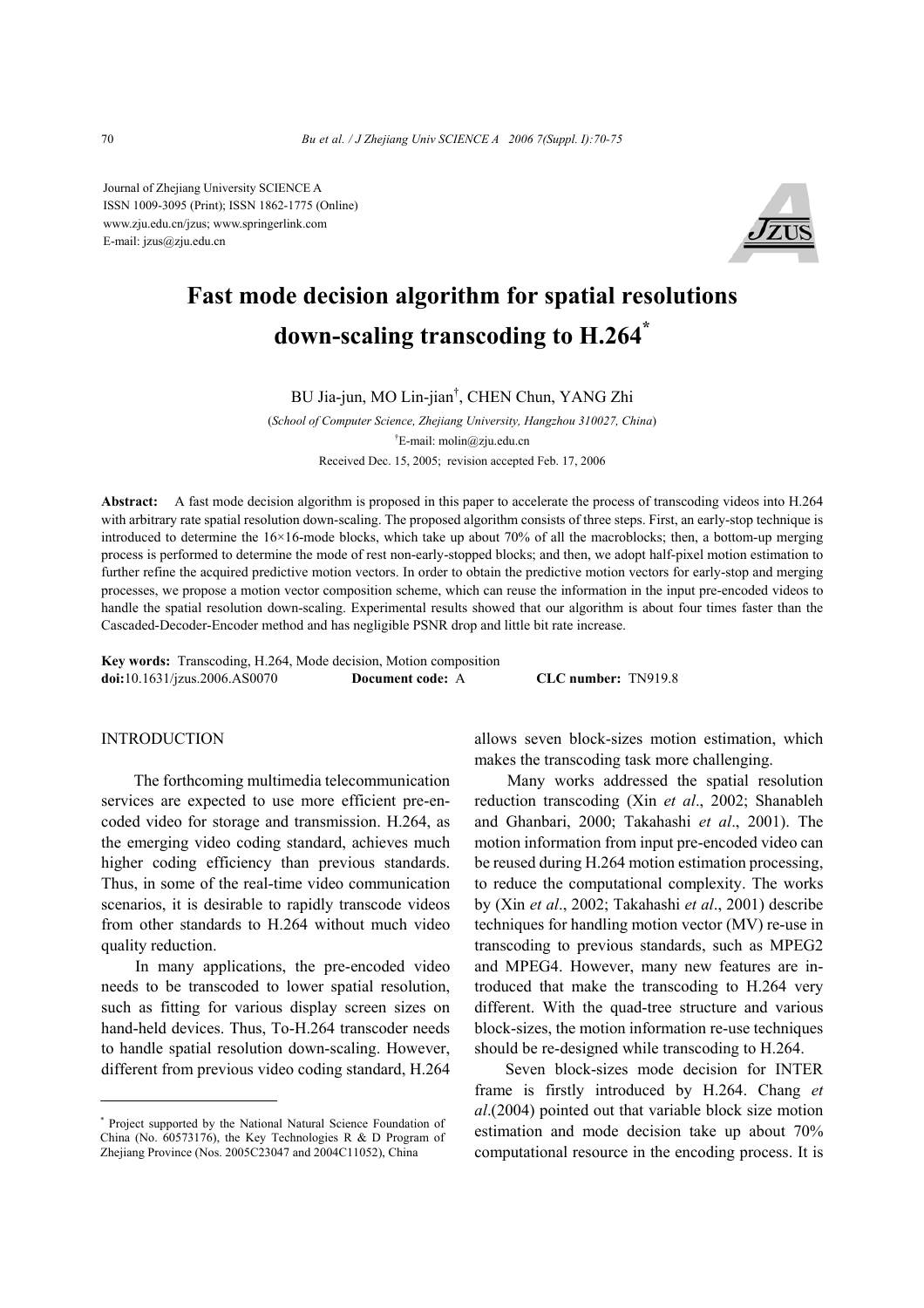necessary to explore fast algorithm. Some researchers tried to reduce the search range, especially with the early-stop technique which stops the process early when some conditions are satisfied. For instance, early-stop on 16×16-mode (MODE 0 or 1 of INTER Block in H.264) technique directly sets the block to  $16\times16$ -mode according to the texture or sub-block MV information (Kucukgoz and Sun, 2004). Others address this problem through a different approach named information re-use. Top-down splitting (Zhou *et al*., 2004) and bottom-up merging (Zhou *et al*., 2004; Tu *et al*., 2003) methods are introduced to reuse the up/low-layer MV in the quad-tree structure. These techniques can also be applied for To-H.264 transcoder; moreover, reusing the MVs of input pre-encoded videos will achieve better performance, because the input pre-encoded motion information predicts the MV better than that obtained from the spatially or temporally neighboring macroblocks.

This work is aimed at designing a fast mode decision algorithm in transcoding to H.264 with arbitrary-rate spatial resolution down-scaling. The motion estimation and mode decision process in H.264 are combined to avoid unnecessary time consumption. A novel predictive motion vector (PMV) composing scheme is suggested to handle the arbitrary-block-size multiple-to-one macroblocks merging. The proposed algorithm consists of three steps. First, we try to pre-detect the 16×16 mode blocks (SKIP, 16×16 Inter) which almost take up 70% of them all; then, a bottom-up merging processing is performed to handle the non-decided blocks in Step 1; and then, the obtained MV will be refined with half-pixel precision search. Experimental results showed that our algorithm acts about four times faster than the Cascaded-Decoder-Encoder method and has negligible PSNR drop and little bit rate increase.

The rest of the paper is organized as follows. Section 2 describes how to merge multiple MVs into one. The details of the fast mode decision algorithm are described in Section 3, and Section 4 presents the experimental results. We conclude this paper in Section 5.

#### PROPOSED MV COMPOSITION SCHEME

For transcoding into lower spatial resolution

pictures, a new MV is to be calculated from a set of input MVs of the pre-encoded higher spatial resolution sequence. The acquired MV will act as PMV for the encoding process of the lower spatial resolution sequence. For instance, transcoding a bitstream in CIF format into QCIF format requires calculating a new MV from four input MVs. This corresponds to transcoding four macroblocks into one macroblock. The proposed MV composition scheme in this section can predict the PMVs for various size blocks in H.264 with spatial resolution down-scaling.

To efficiently reuse the input motion information for better prediction, various methods have been proposed, such as Random, Mean, Weighted Average, Weighted Median, DCmax, etc. (Ahmad *et al*., 2005). Here Weighted Median method yields good performance. Referring to Weighted Median method, we propose an MV composition scheme, which is based on the block size and covered area corresponding to the input MVs, as shown in Fig.1. The details are as follow:

$$
MV_{\text{pred}} \in \{MV_i\},
$$

$$
WAMV = \left(\sum_{i} (CBSize_i \times MV_i)\right) / \left(\sum_{i} CBSize_i\right), (1)
$$

$$
|MV_{\text{pred}} - WAMV| \leq |MV_i - WAMV|, i = 1, 2, ..., N,
$$

where *WAMV* is weighted average MV and  $MV<sub>pred</sub>$  is the target PMV for the macroblock in down-scaling picture. *N* is the number of covered blocks*. CBSizei* and *MVi* denote the block size in the covered area in the original picture and the corresponding MV, respectively. For instance, in Fig.1, *CBSize<sub>A</sub>* is 8×8=64, but *CBSize<sub>B</sub>* equals  $16\times8=128$ .



**Fig.1 Merging multiple MVs to one. MV on block** *B* **has bigger impact on the target predictive MV than that of block** *A***. Slim continuous lines mean the covered area (The source picture consists of various size-blocks)**

It should be mentioned that if the input MVs are interlaced but the target MV is progressive; or the input MVs are progressive but target MV is interlaced,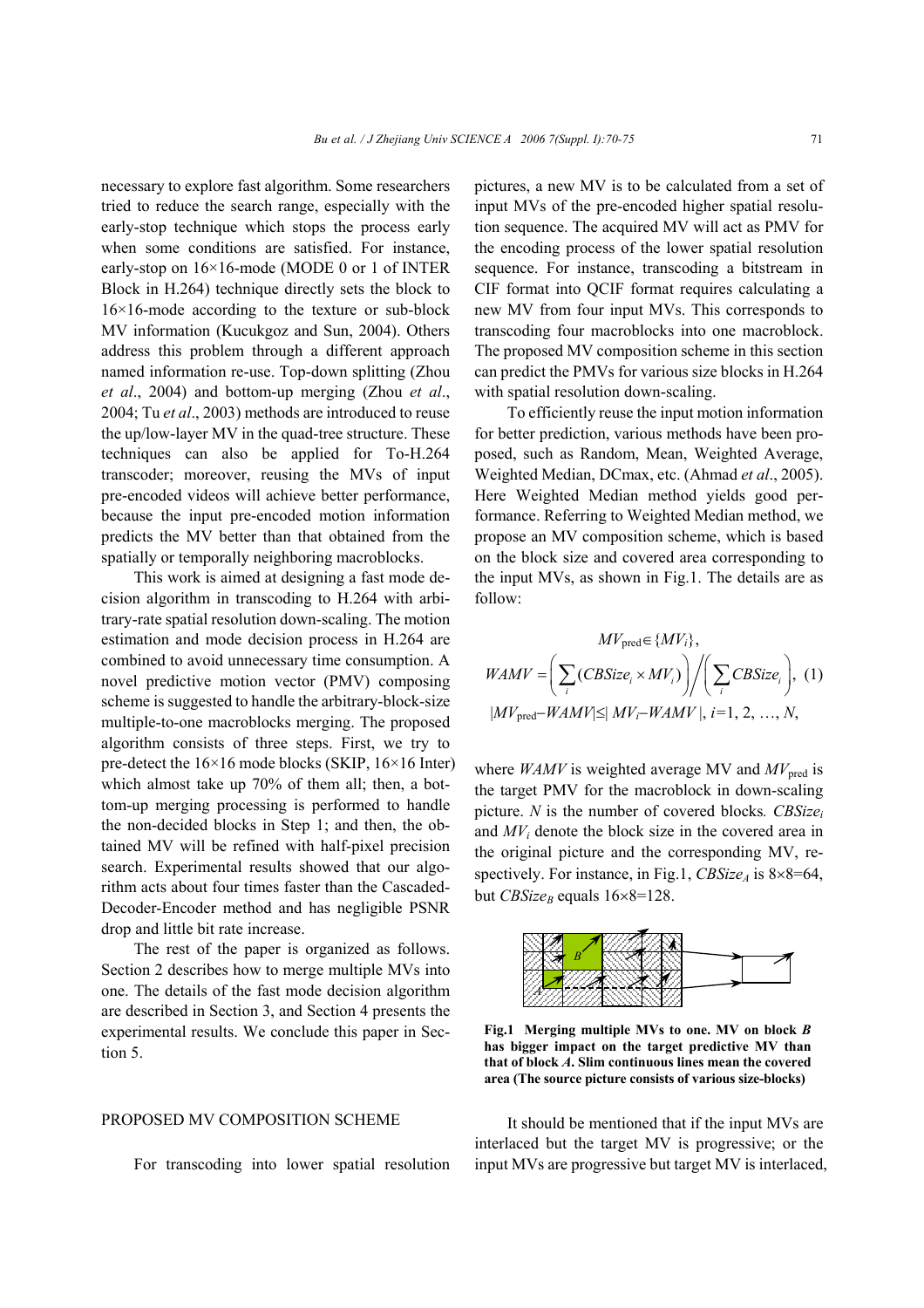some adjustments should be applied. This paper focuses on the former which are widely supported by actual applications.

Let  $(MV_x, MV_y)$  be the original MV,  $(MV'_x,$  $MV'_{y}$ ) be the adjusted MV; *TF* means top field and *BF* means bottom field.

(1) Field-to-frame, as shown in Fig.2:



**Fig.2 MV adjustment for field-to-frame transcoding**

$$
(MV'_x, MV'_y) =
$$
  
\n
$$
\begin{cases}\n(MV_x, MV_y), & MB_{\text{cur}} \in TF, MB_{\text{ref}} \in TF, \\
(MV_x, MV_y + 1), & MB_{\text{cur}} \in TF, MB_{\text{ref}} \in BF, \\
(MV_x, MV_y - 1), & MB_{\text{cur}} \in BF, MB_{\text{ref}} \in TF, \\
(MV_x, MV_y), & MB_{\text{cur}} \in BF, MB_{\text{ref}} \in BF.\n\end{cases}
$$
\n(2)

(2) Frame-to-field:

$$
(MV'_x, MV'_y) =
$$
  
\n
$$
\begin{cases}\n(MV_x, MV_y), & MB_{\text{cur}} \in TF, MB_{\text{ref}} \in TF, \\
(MV_x, MV_y - 1), & MB_{\text{cur}} \in TF, MB_{\text{ref}} \in BF, \\
(MV_x, MV_y + 1), & MB_{\text{cur}} \in BF, MB_{\text{ref}} \in TF, \\
(MV_x, MV_y), & MB_{\text{cur}} \in BF, MB_{\text{ref}} \in BF.\n\end{cases}
$$
\n(3)

#### PROPOSED MODE DECISION ALGORITHM

There is high correlativity between the up-layer and low-layer blocks in the quad-tree structure of the seven block types in H.264. Top-down splitting and bottom-up merging methods are introduced to reuse the up/low-layer MV. Meanwhile, as in (Kucukgoz and Sun, 2004), 16×16-mode blocks usually take up about 70% of them all in H.264 encoding. If these 16×

16-mode blocks are captured in the beginning of the mode decision, remaining procedures will be skipped and significant computation reduction will be achieved. Employing both the bottom-up merging and early-stop techniques, we proposed a novel fast predictive mode decision algorithm consisting of four steps:

Step 1: Prepare the PMVs

According to the scheme proposed in the previous section, we can get the PMVs for all size blocks in a macroblock, which are one 16×16, two 16×8 and two 8×16, four 8×8, eight 8×4 and eight 4×8, sixteen 4×4 size block MVs.

It should be mentioned that these PMVs are on-demand-calculated. For example, if the process is early-stop at 16×16 mode (proposed in Step 2), only one 16×16 size MV will be considered.

Step 2: Early-stop detection on 16×16-mode blocks

For the 16×16 size block, compute the *SAD* with the PMV. If the *SAD* value is less than a threshold, *T*, the current macroblock will be decided to be 16×16-mode and the corresponding PMV acts as final MV without performing the following steps. Otherwise, the current macroblock will be regarded as a non-decided block, and go to Step 3.

According to the simulation results based on many sequences with *QP*=28, 32, 36, 40, we find that usually threshold *T* is in [450, 1000]. However, different sequences, even different frames within the same sequence lead to different thresholds. As a result, an adaptive threshold for each frame is introduced to handle this problem. It can be described as follow:

(1) Initialization: *T*=*AMAD*=0, *N*=0, where *N* denotes accumulated number of macroblock used mode-16×16.

(2) Repeat: For each macroblock, find the minimal *SAD*, *SAD*min, with the PMV. If *SAD*min<*T*, choose mode-16×16 as final block type and update *T* by the following steps:

$$
AMAD=AMAD+SAD_{\min}, N=N+1,
$$
  
\n
$$
T=w[(AMAD+\alpha)/(N+\beta)], \qquad (4)
$$

where  $w$  is a weight to adjust the threshold while different *QP* is used,  $\alpha$  and  $\beta$  are introduced to prevent a sharp alteration of *T* which may be caused by the sudden appearing of a small or large *SAD*. Usually, smaller *QP* causes smaller block types, such as  $4\times4$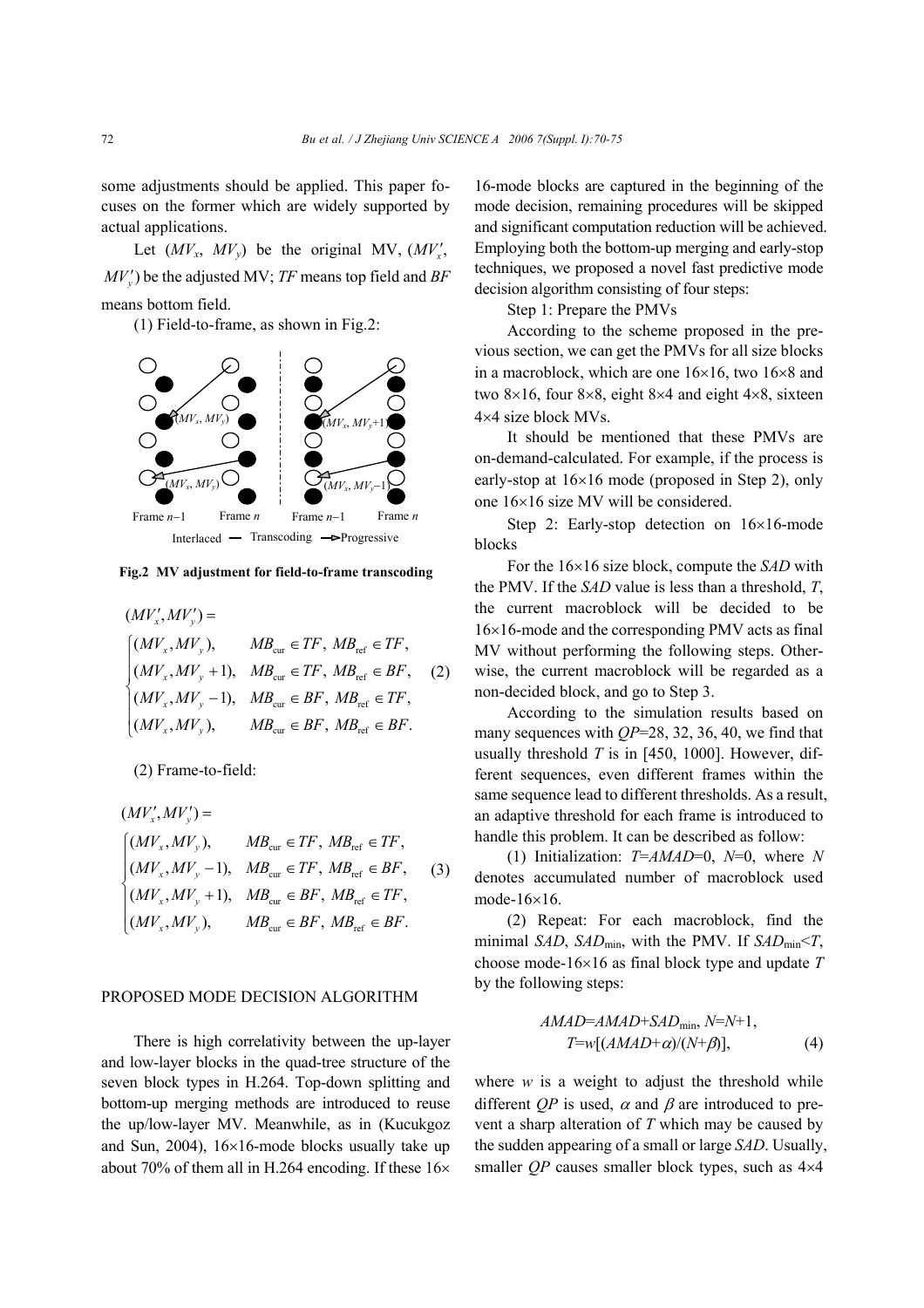mode. Therefore, we set *w* to be 1.1, 1.2, 1.3, 1.4 for *QP*=28, 32, 36, 40 respectively. *w* should be larger than 1, otherwise *T* will never increase.  $\alpha/\beta$  can be regarded as the initial threshold because the initial *AMAD*, *N* are 0. Fig.3 shows a trade-off between quality and efficiency. We set  $\alpha$ =10000 and  $\beta$ =10.



**Fig.3 Performance of transcoding from 4CIF to CIF format under different**  $\alpha$  **with**  $N=10$  **and**  $OP=28$ **, the three components of y-axis are normalized** 

Experimental results (Fig.4) show that with our proposed pre-detection of 16×16-mode block algorithm, about 2/3 of the 16×16-mode blocks are captured.



**Fig.4 Average performance of 16**×**16-mode capture algorithm** 

Step 3: Bottom-up merging

Based on the achieved 4×4-block MVs, a merging procedure is taken to finish the mode decision procedure. The principle is simple but efficient: If the distance of neighboring MVs, pred1, pred2, is less than a threshold,  $T_{pred}$ , which means they are well aligned, merging will happen.

First of all, let us define the distance between two MVs as follows:

$$
Dist_{v1,v2} = \max\{|MV1_x, MV2_x|, |MV1_y, MV2_y|\}, \quad (5)
$$

where  $MV1_x$ ,  $MV1_y$ ,  $MV2_x$  and  $MV2_y$  denote the *x* and *y* components of vectors *MV*1 and *MV*2 respectively.

Fig.6 depicts the flowchart of the merging from 4×4-blocks to 8×8-blocks. With the PMVs for all size blocks estimated by Step 1, the bottom-up merging process can be described as follows. For the vertical and horizontal merging in Fig.5, while *Dist*<sub>pred1,pred2</sub>≤  $T<sub>pred</sub>$ , merge the corresponding two blocks to an up-layer block; in particular, if  $Dist_{pred1,pred2}=0$ , let the MV of merged block be  $MV<sub>pred1</sub>$  instead of the PMV taken from the proposed scheme in Step 1. If  $Dist_{\text{pred1,pred2}} > T_{\text{pred}}$  in both of the vertical and horizontal merging processes, stop the merging and choose the current modes as the final block types (Status 1 in Fig.6); if both vertical and horizontal merging happen, these four 4×4 blocks will be merged into an 8×8 block without any additional checking (Status 3 in Fig.6).



**Fig.5 Merging process of 4**×**4 blocks to 4**×**8, 8**×**4 or 8**×**8 blocks** 

The merging from 8×8-blocks to 16×16-blocks is similar, only the decide-to-be-merged 8×8 blocks will participate in the following merging.

In order to determine the threshold  $T<sub>pred</sub>$ , statistical analysis is conducted. Statistical analysis (Table 1) showed that if *Dist*pred1,pred2<3, it is highly-probable that *MD*<1 pixel (*MD* is defined in Table 1), otherwise the probability is very low. Hence, we let  $T_{pred}=3$ , the unit is a pixel.

**Table 1 Cumulative probability distribution of** *MD***=**  *Dist***predictor,actualMV for merged blocks by full search with**   $QP=28$  and search range= $[-16, 15]$  where  $Dist_{\text{pred1, pred2}}$ **denotes the distance of two MV predictors** 

| Sequence    |        | $Dist_{\text{pred1}, \text{pred2}} \leq 3$ | $Dist_{\text{pred1}, \text{pred2}} > 3$ |        |  |
|-------------|--------|--------------------------------------------|-----------------------------------------|--------|--|
|             | $MD=0$ | MD<1                                       | $MD=0$                                  | MD<1   |  |
| <b>News</b> | 89.38% | 97.30%                                     | 1.46%                                   | 36.20% |  |
| M & D       | 69.73% | 89.34%                                     | 1.24%                                   | 29.53% |  |
| Foreman     | 63.71% | 91.47%                                     | 1.40%                                   | 32.21% |  |
| M & C       | 77.87% | 97.01%                                     | 1.34%                                   | 38.76% |  |
| Coastguard  | 79.18% | 97.01%                                     | 1.01%                                   | 34.90% |  |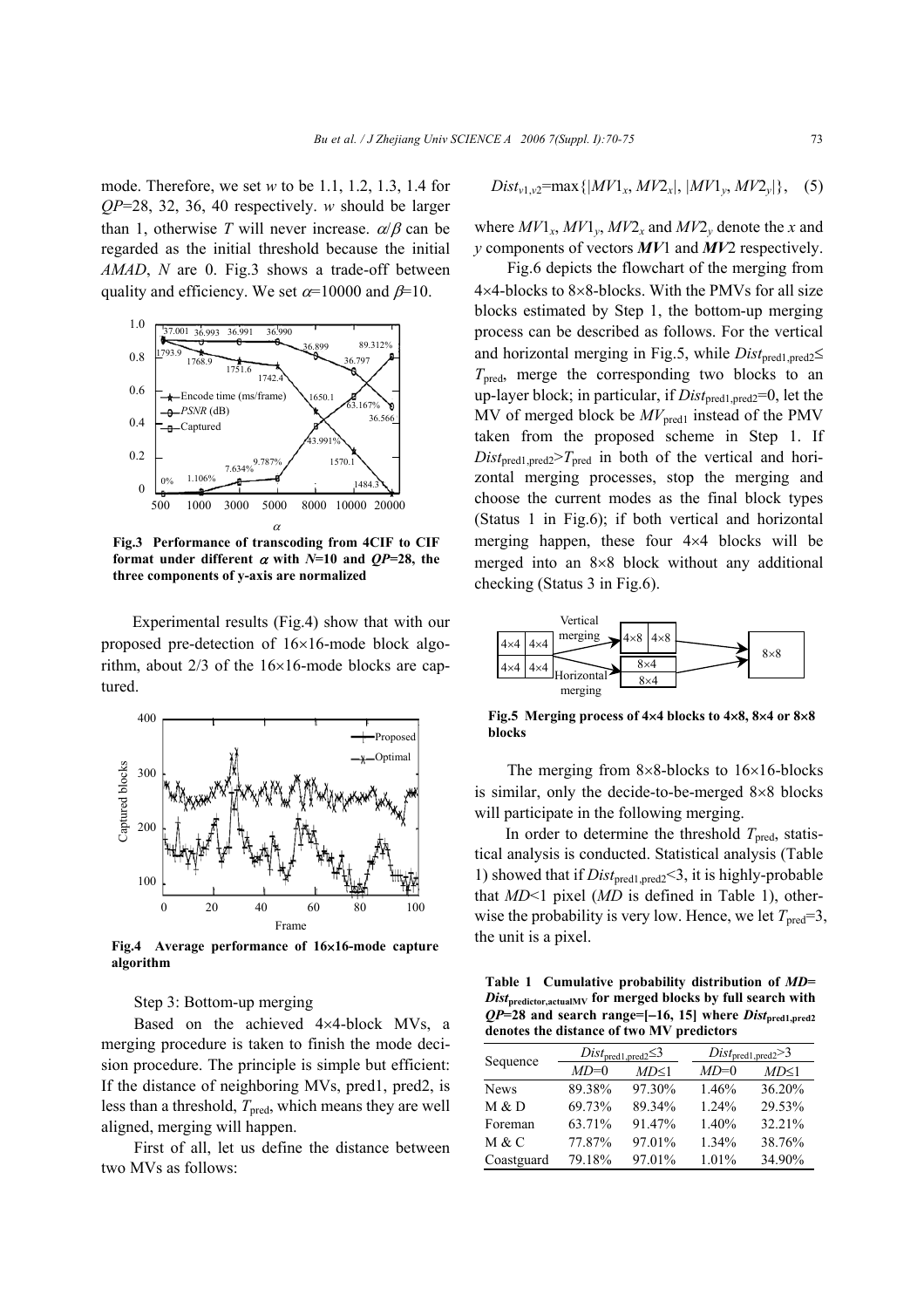

**Fig.6 4**×**4 to 8**×**8 merging process flowchart, gray parts mean the end states**

Step 4: Motion refinement

A half-pixel refinement is done on the merging results in Step 3. As in (Xin *et al*., 2002), it is enough to achieve a good quality.

## EXPERIMENTAL RESULTS

In order to evaluate the performance of the proposed algorithm, we calculated the PSNR between each down-sampled sequence and corresponding original decoded video down-scaled to the same resolution. Moreover, the transcoding speed performance of Cascaded-Decoder-Encoder method and our proposed algorithm will also be tabulated in Table 2.

As the sequences to be transcoded, the test sequences are pre-encoded with an open source MPEG-4 encoder (XVID) with 4CIF (704×576) resolution using the simple profile on 30 fps frame rate, only the first 50 frames are encoded. These encoded sequences will be transcoded into H.264 baseline profile by JM8.6 with different resolutions, SQCIF (128×96), QCIF (176×144) and CIF  $(352\times288)$ . The JM8.6 encoder setting is as follow: frame rate is 30 fps, search range is 16 and *QP*=28.

In Table 2, the testing sequences can be classified into three categories: video-conferencing-like sequences such as News and Akiyo which contain smooth motions with static backgrounds; sequences

**Table 2 Comparison of PSNR, bitrate and transcoding efficiency performance between Cascaded and proposed algorithm. The source sequences are in 4CIF (704**×**576) format (the units of** *PSNR* **and Bit rate are dB, kbps respectively)** 

| Sequence                 | Down to          | Cascaded    |                               | Proposed |                            | Speed |
|--------------------------|------------------|-------------|-------------------------------|----------|----------------------------|-------|
|                          |                  | <i>PSNR</i> | Bit rate <i>PSNR</i> Bit rate |          |                            | up    |
| Akiyo                    | $128\times96$    | 37.15       | 27.93                         | 37.08    | 27.63 4.23                 |       |
|                          | $176 \times 144$ | 38.36       | 34.59                         | 38.29    | 34.20 4.54                 |       |
|                          | $352\times288$   | 39.79       | 102.95                        | 39.71    | 102.93 5.01                |       |
| <b>News</b>              | $128\times96$    | 35.75       | 63.03                         | 35.64    | 63.41                      | 3.71  |
|                          | $176 \times 144$ | 36.72       | 71.52                         | 36.71    | 71.38 3.97                 |       |
|                          | $352\times288$   | 38.18       | 202.99                        | 38.09    | 206.99 4.41                |       |
| Foreman                  | $128\times96$    | 36.26       | 44 54                         | 36.14    | 45.13 3.84                 |       |
|                          | $176 \times 144$ | 35.47       | 112.98                        | 35.39    | 114.50 3.62                |       |
|                          | $352\times288$   | 36.61       | 381.55                        | 36.55    | 399.76 3.89                |       |
| Coastguard $128\times96$ |                  | 33.05       | 119.83                        | 33.01    | 121.04 2.79                |       |
|                          | $176 \times 144$ | 33.82       | 481 21                        | 33 72    | 483.82 3.17                |       |
|                          | $352\times288$   | 34.33       |                               |          | 1335.21 34.30 1337.84 3.39 |       |

with global motions such as Coastguard; and sequences with zooming, distorted large motion such as Foreman. We achieved the performance about four times faster than the Cascaded-Decoder-Encoder transcoder (Fast Full Search) with average 0.09 *PSNR* drop and 2% bit rate increase.

Fig.7 shows the bit rate comparison between proposed and cascaded algorithm on Foreman with the first 30 frames and *QP*=28. Figs.8 and 9 give the *PSNR* comparison. As Fig.9 shows, we find that the proposed works well on big *QP* values, such as *QP*=40.